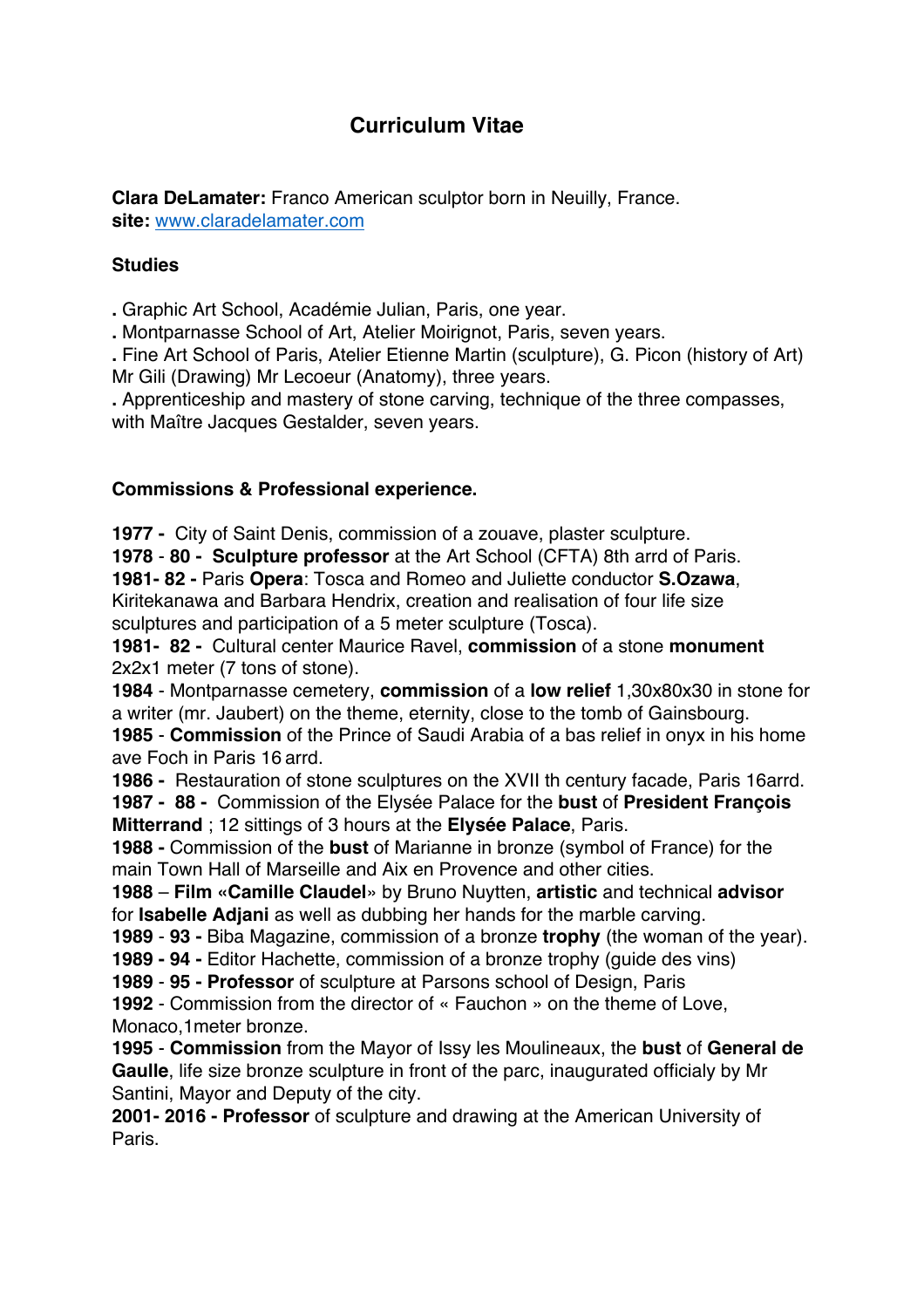**2002- Commission** from a Parisan financial firm on the theme « The circle », 1mx20x20, bronze.

**1977-2016 - Creation** of some 350 sculptures in which 80 of them are in bronze and others in marble, granit, stone, plaster, wood, clay and terra cotta.

**2011-12- Commission** by the city of Vanves of a low relief bronze sculpture on a private building.

**2012 - Commission** of a bronze **bust of François Mitterrand**, city of Clamart. **2014-15 Aquisition** of a bronze sculpture «Totem » for the main school, Espace Cabourg, Vanves.

## **Prizes**

**1980** - La Nationale des Beaux Arts, Grand Palais, **first** prize of young sculptor.

**1982** - **First** sculpture prize and personal exhibition at Taverny, Ile de France.

**1984** - Sculpture prize, Orangerie du Luxembourg, The Human Form, organized by the **Rodin museum**.

**1989 -** Salon des Artistes Français, **grand Palais**, Bronze medal and prize E.Boissy.

**1989** - **First** prize of Portrait Paul Louis Weiller, **Fine Arts Academy of Paris** as well as the **Institut de France**, honoured by the « Academiciens » at the Institute along with Luc Besson for the film « Le grand Bleu ».

**1990 - Prize** and scholarship given by the fine Arts Academy of Paris, the Institute of France.

## **One woman show**

**1978 -** C.F.T.A School of Art, rue clément Marot, 8th arrd of Paris.

- **1979** Hôtel Sofitel, Paris.
- **1980** Taverny, France.
- **1983** Princeton, U.S.A.
- **1989** Gallery Independent, place des vosges, Paris.

**1990 -** Gallery O.D.C, Conseil Géneral des Bouches du Rhône, Aix en Provence, catalogue.

- **1991- 92 -** Gallery Eocene, rue des Archives, Paris.
- **1994** Cercle des Collectionneurs, Paris.
- **1995 -** Town Hall of Issy Les Moulineaux, espace Boulet.
- **1996** Gallery E.de Causans, rue de seine, Paris.
- **1997 -** Gallery Mouvances, Place des Vosges, Paris.
- **2001 -** Invited Honour, City of Camille Claudel, inaugurated by F. Barouin, Minister of finance.
- **2005** Combes gallery, A.U.P with R.Petty.
- **2006** Salon d'Art Contemporain Art Page, La Grande Arche, Paris, catalogue.
- **2008 –** Combes Gallery, AUP with N. Debroise, Paris.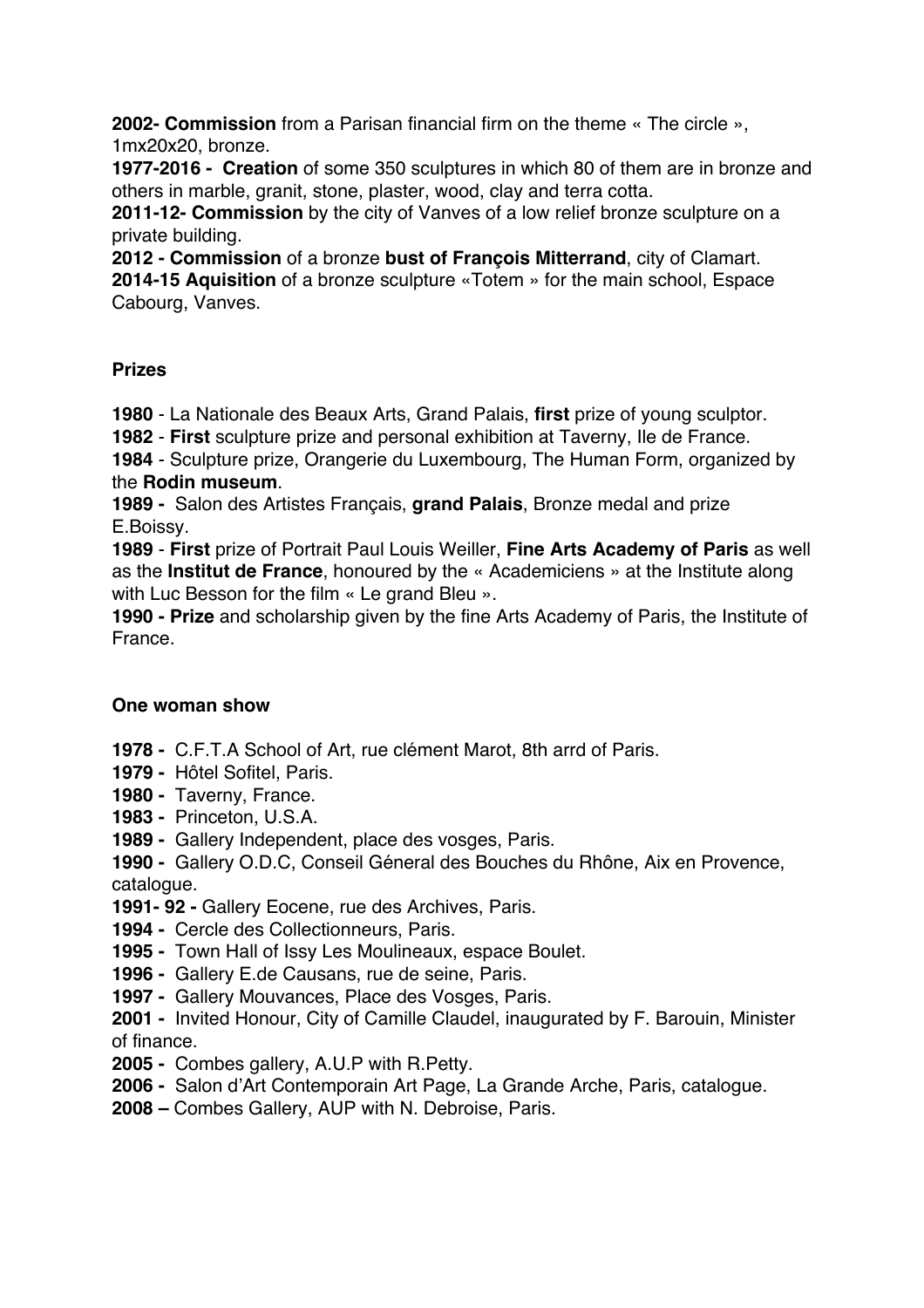## **Collective Shows**

Institut de France, Paris - Gallery de Nesle - Théâtre des Champs Elysée , Paris - Théâtre du Ranelagh , Paris - Orly Airport - The Grand Palais**;** Salon des Artistes Français , Comparaisons , Salon d'Automne , La Nationale des Beaux Arts - Town halls of Paris**;** III , VII , XI , XIII - Salon de La Danse. Inauguration of the Magazine Arts Actualités - Bibliothèque Forney, Paris. Forum des Halles, « The hand gesture ». Gallery Impression 21, Paris. Salon de Mars at the Champs de Mars with the Gallery Pierre Dumonteil, Paris. Palace of the Popes, Avignon. Espace Ricard, south of France and Paris - International Biennal, Quebec, Canada - Gallery Mouvances, Paris - Museum Despiau Wlerick, Mont de Masan next to Giacometti, Germaine Richier - Angers - Espace Lamartine, Paris. Mona Bismark Foundation « Retrospective of American Artists ». Gallery Tatiana

Tournemine, Paris. Gallery Tessèdre, Paris. Museum of fine Arts, Menton, Palais Carnoles.

## **Conferences and films**

Conference on **Camille Claudel** « Creation, destruction » invited personalities , Boris Cyrulnik and many others, organized by SmithKline and Beecham at the Palace of the Pope, Avignon , in front of 300 guests from the medical field (video).

Conference demanded by Christine Baltay and Charlotte Lacaze, AUP, on my achievements as a sculptor in front of guests such as European and US curators, Museum of the American Woman Artists, Washington, U.S.A.

Film « Réussites » by Patrick de Carolis, Channel 5 and FR3 ; Des Racines et des Ailes.

Film « Ramdam » FR3, filmed at the Art foundary as well as in my studio.

Paris Première, Invited at the Grand Palais for the » Comparaisons » show and interview.

Film RTL9 interview on the commission of the bust of the General de Gaulle and one woman show.

Film on Jacques Gestalder (master of Art) « Une vie, une oeuvre » interview about Jacques Gestalder and his teaching, honours etc..

Film on one of my shows, Gallery Eocène by Joel Brun.